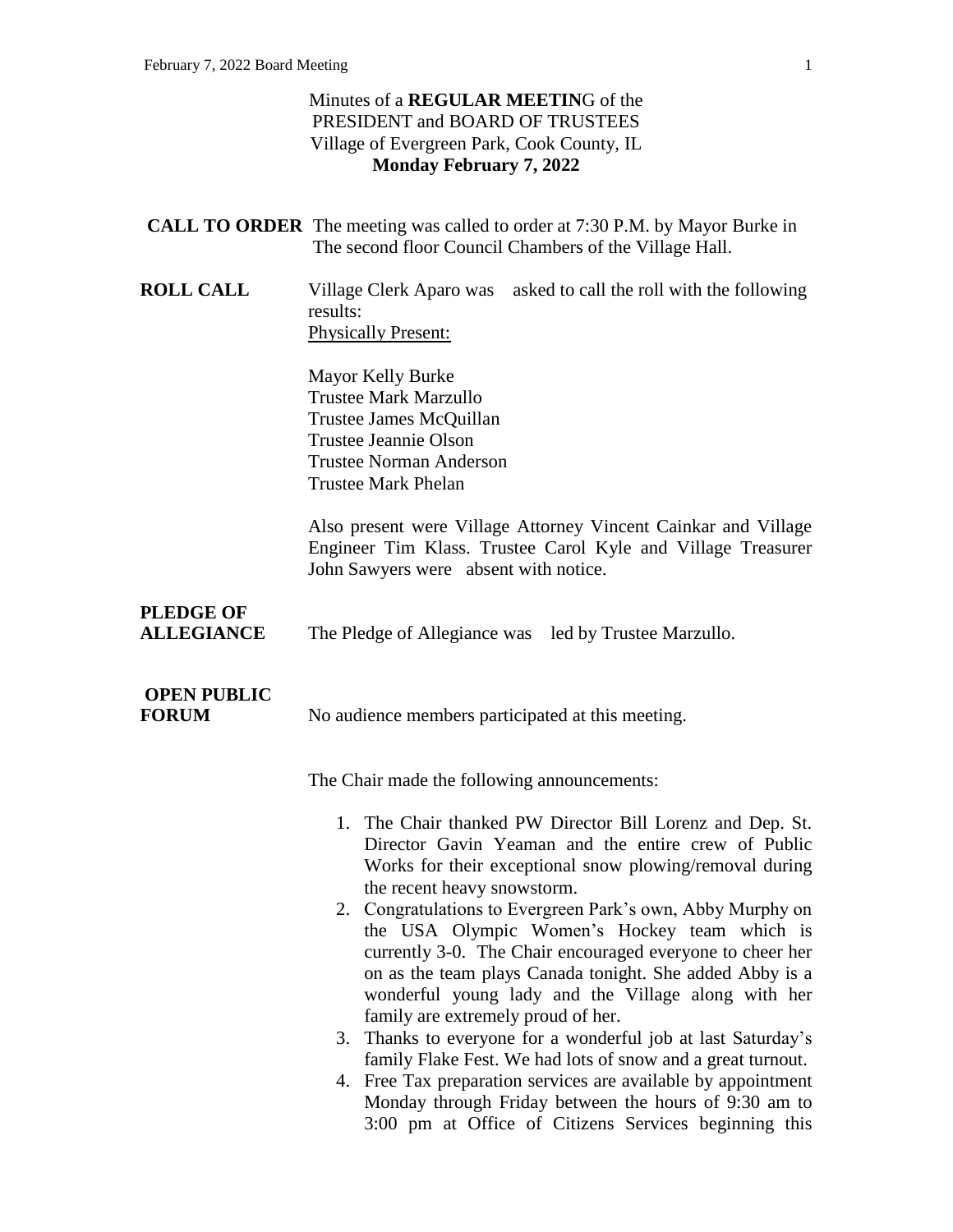month. Call 422-8776 to make an appointment; this service is for the disabled and senior citizens.

- 5. The Chair related commendations from Evergreen Park Police Chief Saunders for outstanding performance of duty. Officers; Hartmann, Lehnhardt, Medina-Ramos and Sgt. Trujillo were recognized for their efforts during an incident at the Meijer gas station. The eluding suspect and the weapon were recovered resulting in felony charges.
- 6. Also commended in another incident, a vehicle traveling at an excessively high speed was curbed and firearms, drugs and ammunition were found. Great work by EPPD especially Det. Brakowski, Det. Graal, and Officers; Keller, Schleder, Coffey, Vos and Wright. Their incredible tenacity and professionalism brought the situation to a safe conclusion and felony charges.
- 7. Commendations to EPPD Officers Vos and Duffin found a subject in his vehicle parked in the middle of the street. Upon further investigation, a weapon and drugs were found resulting in felony complaints.
- 8. Everyone is invited to attend "Morning with the Mayor" on Saturday, February 12, 2022 from 9 a.m. to 10 a.m. in Council Chambers on the second floor of the Village Hall. The Mayor is available to discuss your concerns. Mayor Burke also has a limited number of N-95 masks from Cook County for anyone in need.
- 9. Covid vaccines/boosters are available at OCS on Thursday, February 17, 2022 from 9 a.m. To Noon. Contact OCS at 422-8776 for appointments.
- 10. The Independence Day Parade is back for this year and will be on Friday, July 1, 2022 with fireworks to follow.

#### **OPEN PUBLIC AUDIENCE** None.

### **REGULAR AGENDA**

**MINUTES** Motion by Trustee Phelan second by Trustee Anderson to waive the reading of the minutes of the January 18, 2022 Regular Meeting of the President and Board of Trustees as presented was passed by unanimous voice vote and so ordered by the Chair.

### **RESOLUTION**

**NO. 7-2022**

Motion by Trustee McQuillan second by Trustee Marzullo, to approve **RESOLUTION NO. 7-2022** with \$ 857,714.43 in the General Corporate Fund, and \$ 272,481.85 in the Water Management Fund, The 95<sup>th</sup> Street TIF Fund, \$3,908.75 and the and the Street Bond Fund \$ 34,500.00 for a total of \$ 1,168,605.03. Upon roll call, voting YES Trustees, Marzullo, McQuillan, Olson, Anderson, and Phelan voting NO: NONE. The motion was passed and so ordered by the Chair.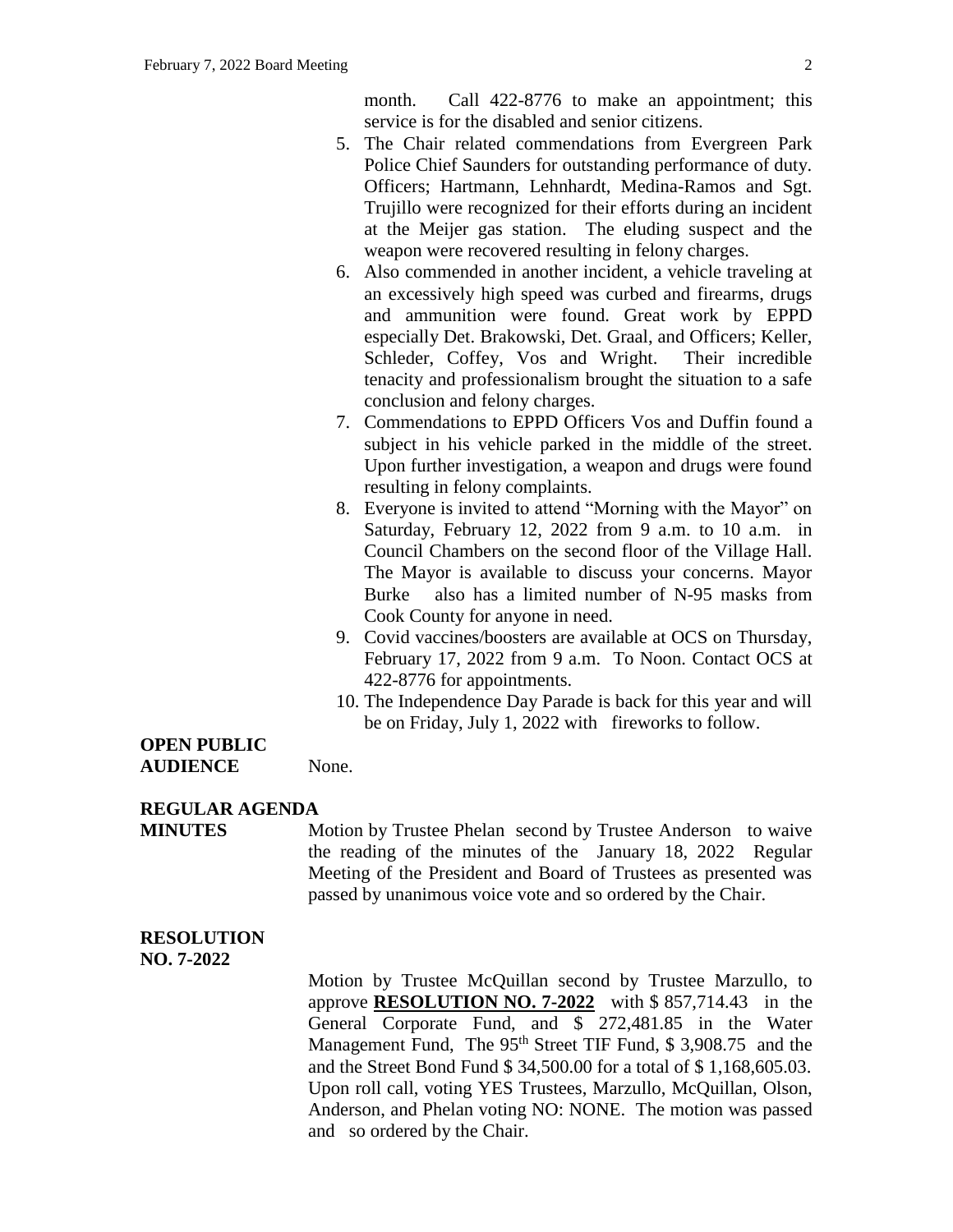## **BUSINESS**

**CERTIFICATES** Motion by Trustee Phelan second by Trustee Anderson to approve the a business license regulation certificate for **UPS STORE (NEW OWNER)** to conduct a retail shipping and mailbox services located at 9449 S. Kedzie Avenue. The Chair noted hours remain the same. Upon roll call, voting YES Trustees McQuillan, Olson, Anderson, Phelan and Marzullo voting NO: NONE. The motion was passed and so ordered by the Chair.

> Motion by Trustee Marzullo second by Trustee McQuillan to approve a business license regulation certificate to **SAVANT FINANCIAL** to conduct an office for tax, accounting and photography studio located at 3820 W. 95<sup>th</sup> Street, Suites 109 and 111. Upon roll call, voting YES Trustees Olson, Anderson, Phelan, Marzullo and McQuillan voting NO: NONE. The motion was passed and so ordered by the Chair.

> Motion by Trustee Phelan second by Trustee Olson to approve a business regulation certificate **to EVERGREEN PARK ACE HARDWARE (NEW OWNERS** to conduct a hardware store located at 3403 W. 95<sup>TH</sup> Street. The Chair noted the owner has purchased the building and business and his group owns other ACE Hardware stores. Upon roll call, voting YES Trustees Anderson, Phelan, Marzullo, McQuillan and Olson, voting NO: NONE. The motion was passed and so ordered by the Chair.

**DENIED** Motion by Trustee Phelan to **DENY** the business license regulation certificate second by Trustee Anderson to **deny XPRESS COVID TESTING, LLC** to conduct a medical/Covid testing site located at 3500 W. 95<sup>th</sup> Street. The petitioner, Mr. Ziadi was in the audience. A discussion took place regarding the former business and the lack of cooperation with the Village. Trustee Marzullo stated the Village received many complaints regarding the business. He asked why the Village requests regarding crowds, parking issues and excessive litter were ignored to the point of issuing citations. The petitioner stated the garbage/refuse company did not pick up as contracted.

> Trustee McQuillan also questioned if new policies are in place for crowd control spilling into the neighborhood. He is using a new lab and results will come quicker decreasing the amount of people/ traffic in the area. Upon roll call, voting **YES to DENY** Trustees Phelan, Marzullo, McQuillan, Olson and Anderson, voting NO: NONE. The motion was passed and so ordered by the Chair.

# **ORDINANCE**

**NO. 3-2022** Motion by Trustee McQuillan second by Trustee Anderson to adopt **Ordinance No. 3-2022, "AN ORDINANCE AMENDING SECTION 3-58, FEES AND LIMITATIONS, OF CHAPTER**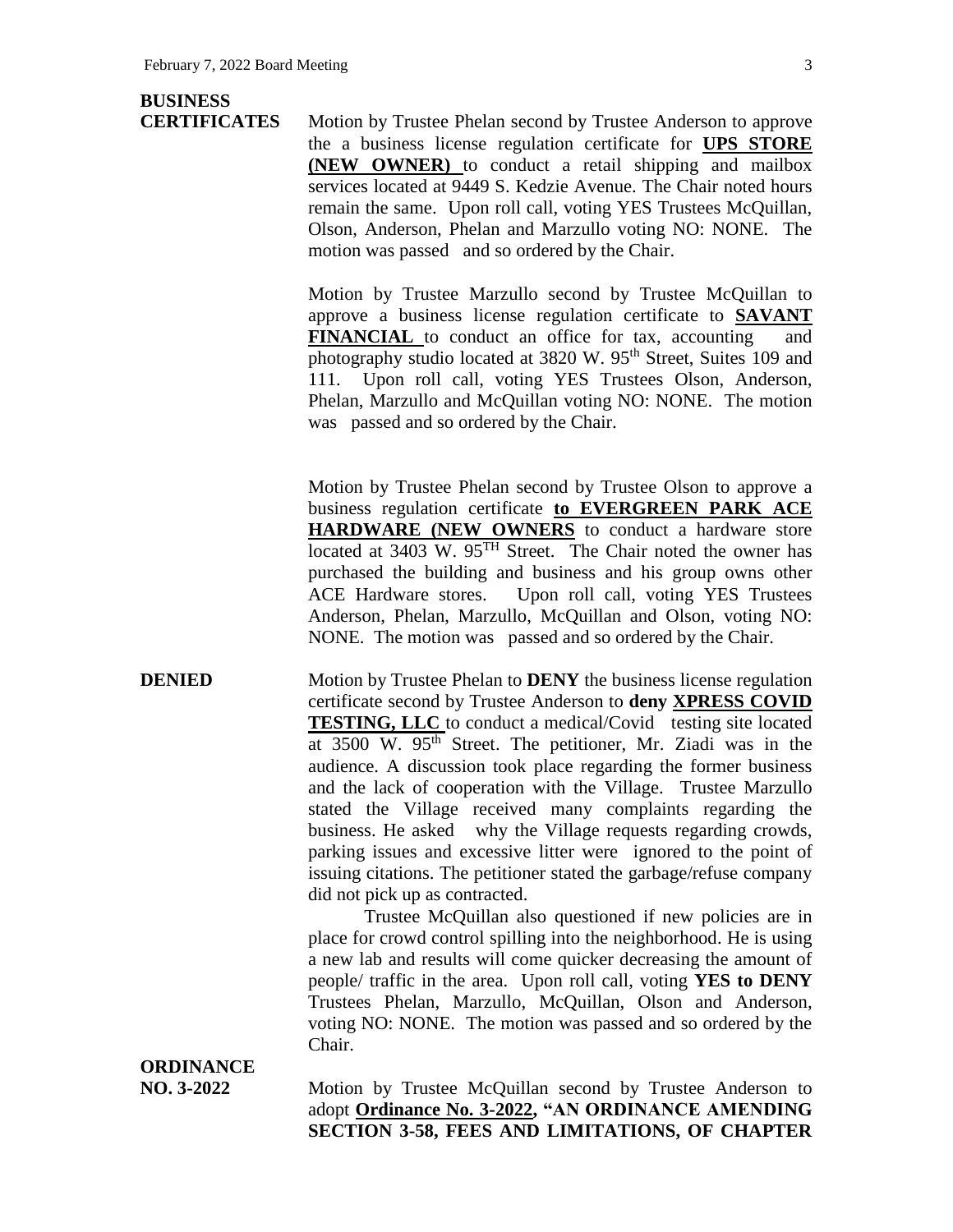**3, ALCOHOLIC LIQUOR, OF THE EVERGREEN PARK MUNICIPAL CODE BY INCREASING CLASS B LICENSES BY ONE."** The Chair explained this is to expand the number of licenses allowed to accommodate the new Chili's liquor license request. Upon roll call, voting Yes Trustees Marzullo, McQuillan, Olson, Anderson and Phelan voting NO: NONE. The motion was passed and so ordered by the Chair.

#### **REQUEST BRINKER RESTAURANT CORP. CLASS B LIQUOR**

**LICENSE** Motion by Trustee Phelan second by Trustee Marzullo to approve the request from Brinker Restaurant Corp., DBA/Chili's Bar and Grill, located at 2401 W. 95<sup>th</sup> Street for a Class B liquor license. Upon roll call, voting Yes Trustees, McQuillan, Olson, Anderson, Phelan and Marzullo voting NO: NONE. The motion was passed and so ordered by the Chair.

## **RESOLUTION**

**NO. 1-2022** Motion by Trustee McQuillan second by Trustee Anderson to approve **RESOLUTION NO. 1- 2022, 'A RESOLUTION FOR MAINTENANCE OF STREETS AND HIGHWAYS UNDER THE ILLINOIS HIGHWAY CODE, FROM JANUARY 1, 2022 THROUGH DECEMBER 31, 2022."** The agreement with IDOT is for \$ 810,000. Upon roll call, voting YES Trustees Olson, Anderson, Phelan, Marzullo and McQuillan, voting NO: NONE. The motion was passed and so ordered by the Chair.

#### **EPPD PATROL CONTRACT**

Motion by Trustee Anderson second by Trustee Olson to approve the Collective Bargaining Agreement between the Village of Evergreen Park and Illinois Council of Police for the periodof May 1, 2021 through April 30, 2024. The Chair noted highlights are a retroactive 3% COLA and a retiree health program with contributions from members and partial payment the Village and a schedule change from an eight (8) hour shift to a twelve (12) hour shift. The Chair thanked Chief Saunders and Dep. Chief Donovan for their efforts including the shift pilot program. Upon roll call, voting YES Trustees Anderson, Phelan, Marzullo, McQuillan and Olson voting NO: NONE. The motion was passed and so ordered by the Chair.

## **DECLARE EPPD (1)PATROL VACANCY**

**& HIRE (1)** Motion by Trustee Anderson second by Trustee McQuillan to declare and approve the vacancy in the EPPD due to the retirement of Patrol Officer Duffy and hire one individual from the Probationary Patrol Officer eligibility list. Upon roll call, voting YES: Trustees Marzullo, McQuillan, Olson, Anderson and Phelan,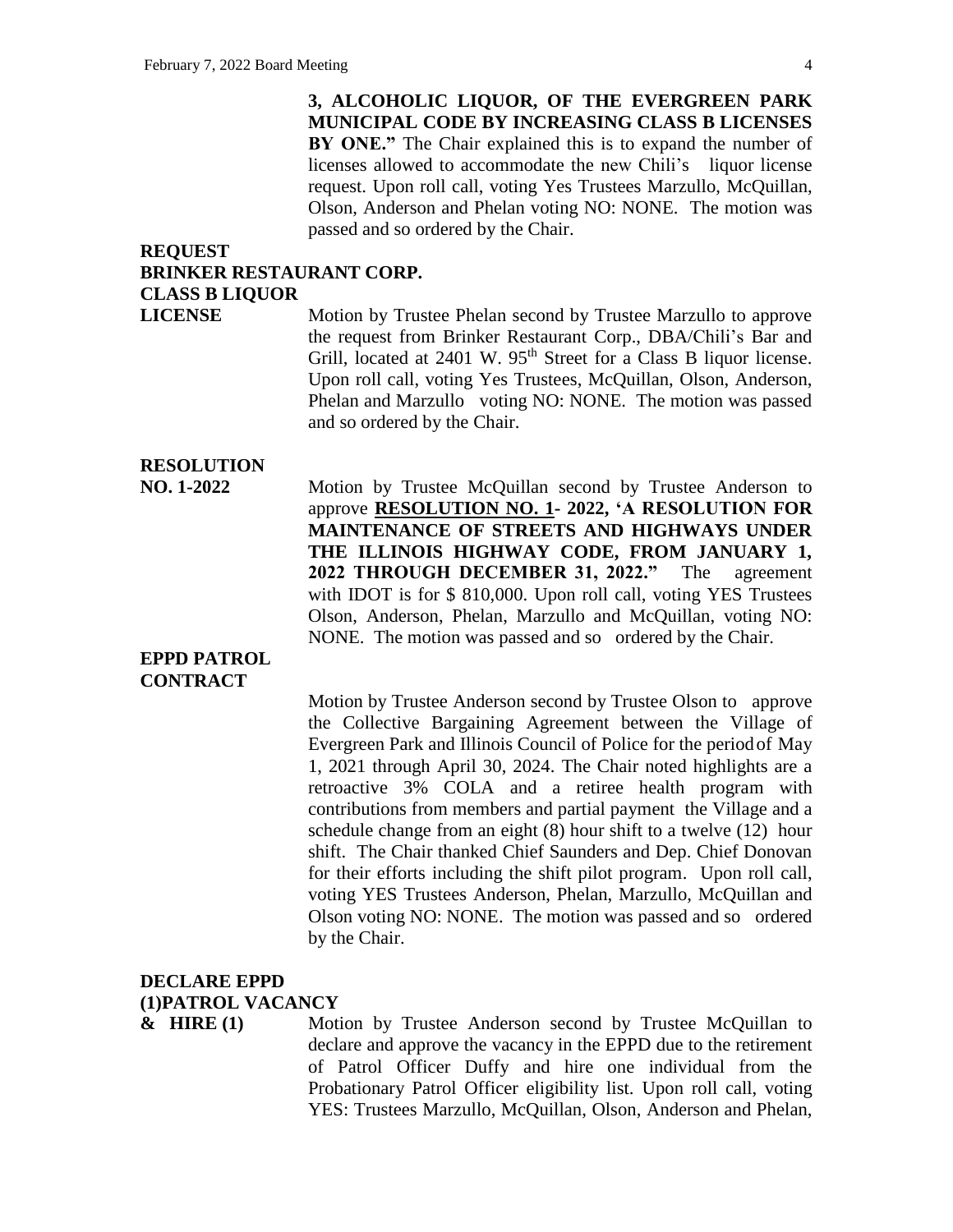voting NO: NONE. The motion was passed and so ordered by the Chair.

## **EPPD HVAC**

**91st STREET**

**REQUEST** Motion by Trustee Marzullo second by Trustee Olson to approve the request from EP Police Chief Saunders to allow contractor Murphy Miller to replace the HVAC system for a cost of \$32,890.00. Upon roll call, voting YES Trustees McQuillan, Olson, Anderson, Phelan and Marzullo, voting NO: NONE. The motion was passed and so ordered by the Chair.

#### **SIDWALK** Motion by Trustee Phelan second by Trustee Anderson to approve the Village Engineer's request to execute the Preliminary Engineering Agreement between the Baltimore and Ohio Chicago Terminal Railroad Company a wholly owned subsidiary of CSX Transportation and the Village of Evergreen Park and authorize the advance deposit of \$32,725.00 pertaining to this project.

This is required for the CSX consultant to review and approve the plans. The process to secure the installation of a sidewalk at  $91<sup>st</sup>$  and the tracks has been a long and arduous one. Mr. Klass explained this is the first step of many necessary steps to continue with the ongoing project. Trustee Marzullo thanked Mr. Klass stating this project began in 2013 and various challenges have caused delays. Upon roll call, voting YES Trustees Olson, Anderson, Phelan, Marzullo and McQuillan, voting NO: NONE. The motion was passed and so ordered by the Chair.

## **ENGINEER'S**

**REPORT** Village Engineer Tim Klass reported he is working on various projects for spring.

#### **ATTORNEY'S REPORT** The Attorney was absent tonight.

## **BACK UP**

**GENERATOR** Motion by Trustee Marzullo second by Trustee Phelan to approve the request from Public Works Director Lorenz to have the backup generator engine rebuilt at the pump station at a cost of \$42,885.36. This is a contracted vendor, Illini Power Products, of Carol Stream. Upon roll call, voting YES Trustees Anderson, Phelan, Marzullo, McQuillan and Olson, voting NO: none. The motion was passed and so ordered by the Chair.

### **SANITARY**

**SEWER LINING** Motion by Trustee Phelan second by Trustee Olson to approve the PW Director's request to have the Engineer solicit bids for the Sanitary Sewer Lining for 2022. There will be (2) projects one with be CDBG 2021 grant monies award in the amount of \$250,000 and the other will be our budgeted amount for this year 2022 for \$250,000. Upon roll call, voting YES Trustees Phelan,